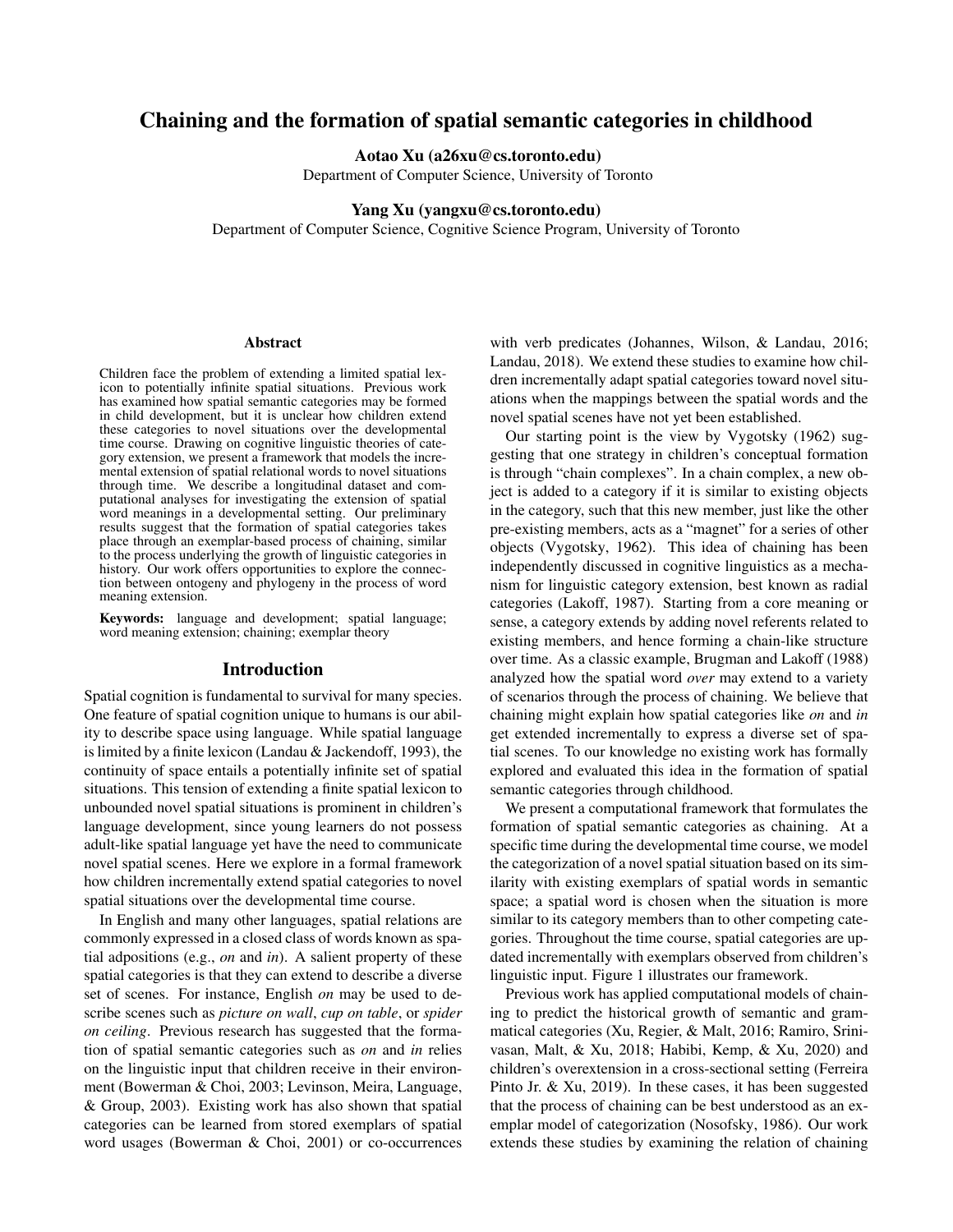

Figure 1: Illustration of chaining in a developmental setting: at time *t* −1, an adult produces an utterance describing the spatial situation *crown in room*, which the child stores as an exemplar for the category *in*; at a future time *t* when the child categorizes a novel spatial situation *circle in triangle*, stored exemplars similar to the situation attract it to the category *in*. Each purple dot represents a stored exemplar for a spatial situation observed in the past, and each brown dot represents a novel spatial situation.

and children's spatial language development. Our proposal is consistent with recent work suggesting that language acquisition relies on an exemplar-based mechanism as opposed to stored abstractions (Ambridge, 2020). In our analyses, we contrast an exemplar model with a prototype model that extends spatial categories using stored abstractions for the categories. Our work also relates to other computational studies that learn from labelled data to classify spatial situations with spatial words (e.g., Regier, 1996; Golland, Liang, & Klein, 2010; Xu & Kemp, 2010; Beekhuizen, Fazly, & Stevenson, 2014), but it differs critically in that it captures the incremental process in which spatial words extend to novel situations as they emerge in child development.

### Computational framework

Our computational framework involves two main components: 1) a class of models that capture the process of chaining and category extension, and 2) a mechanism for updating the models under new observations of spatial word usage. We assume a finite spatial lexicon  $w \in W$  and model a spatial situation *s* as a real-valued vector in some semantic space *S*.

# Models of chaining

We formulate the extension of spatial words to novel situations as probabilistic inference over a finite set of known spatial words. At a future time *t*, the model has access to previously observed usages of spatial words. Let  $x_i = (w_i, s_i)$  be the i-th word-situation pair, and suppose the model has access to  $n > 0$  such pairs prior to time *t*. Further suppose a novel situation  $s^*$  has not been observed in  $x_1, \ldots, x_n$ . Then, the problem can be formulated as selecting the most likely *w* describing *s* ∗ incrementally at each future time *t*, given past observations prior to *t*:

$$
\underset{w}{\arg \max} \, p(w|s^*, x_1, x_2, ..., x_n) \tag{1}
$$

To model this process, we draw on recent work of chaining models (Ramiro et al., 2018; Habibi et al., 2020; Grewal & Xu, 2020) that are based on formal models of categorization (Reed, 1972; Nosofsky, 1986; Ashby & Alfonso-Reese, 1995). In particular, this class of models can be derived by applying Bayes rule to Equation 1:

$$
p(w|s^*, x_1, ..., x_n) \propto p(s^*|w, x_1, ..., x_n)p(w|x_1, ..., x_n)
$$
 (2)

Here the left-hand side is the category posterior, and terms on the right-hand side correspond to the likelihood and the category prior, respectively. Intuitively, Equation 2 says the most likely word can be inferred by computing the likelihood of *s* ∗ given *w* and stored exemplars, in joint consideration with the prior probability of using *w*.

Exemplar model. Exemplar models of categorization assign category labels to stimuli by computing their similarity with the exemplars of a category (Nosofsky, 1986). The exemplar model can be reformulated in terms of Equation 2 when the likelihood is given by a specific kernel density estimator (Ashby & Alfonso-Reese, 1995), such that the likelihood of  $s^*$  given  $w$  is estimated using a weighted sum of distances between *s* ∗ and previous situations described by *w*:

$$
p(s^*|w, x_1, ..., x_n) = \frac{1}{n_w} \sum_{i:w_i = w} K_h(s^* - s_i)
$$
 (3)

Here  $K(\cdot)$  is the kernel function and *h* is its kernel width. We drew on the generalized context model with a Gaussian similarity function (Nosofsky, 1986), which corresponds to a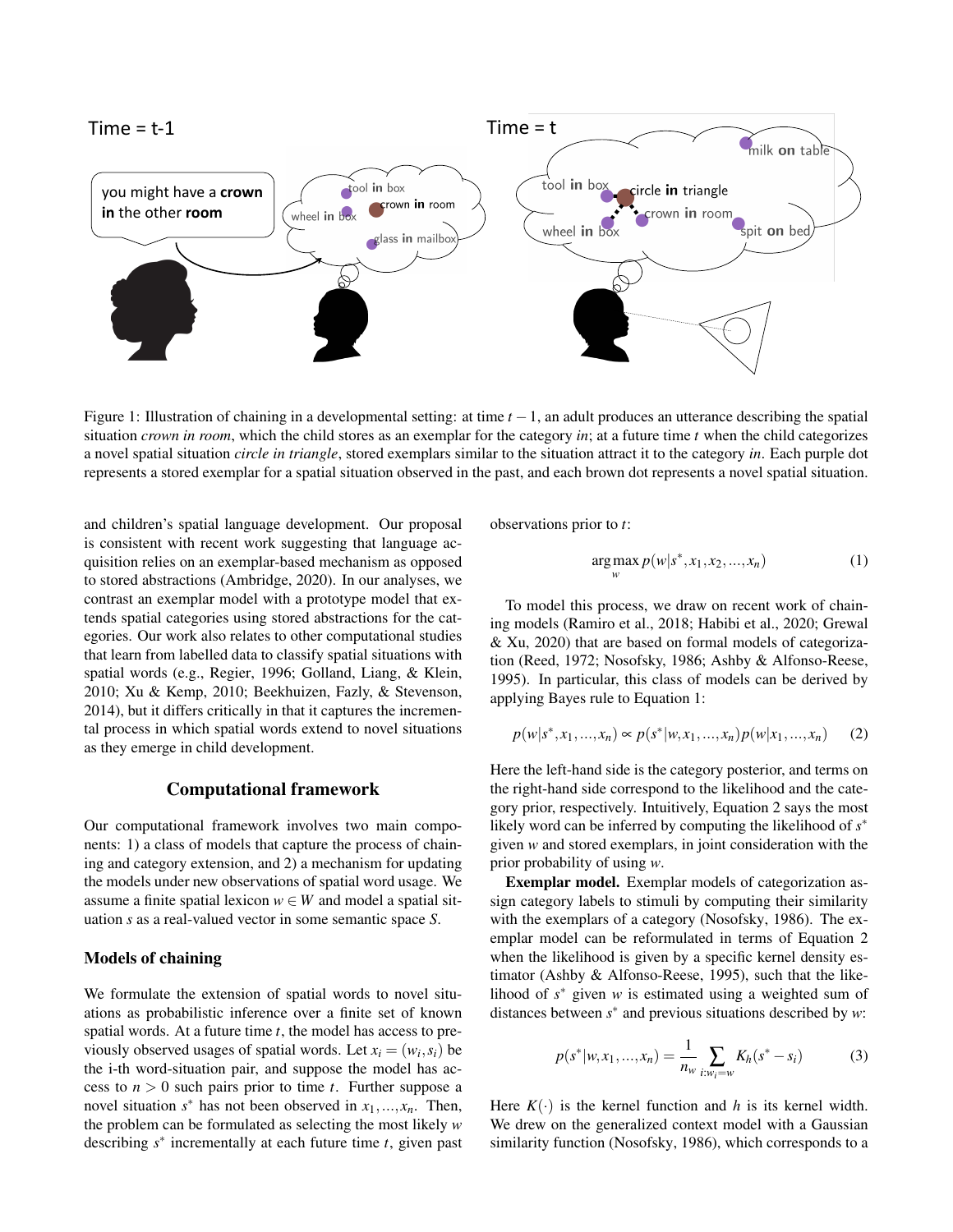Gaussian kernel function:

$$
K_h(s^* - s_i) \propto \frac{1}{h^m} \exp\left(-\frac{d(s^*, s_i)^2}{2h^2}\right) \tag{4}
$$

Here  $d(\cdot, \cdot)$  is the Euclidean distance between two situations of dimension *m*. In the original general context model, *h* corresponds to a sensitivity parameter that determines the degree to which the model generalizes from exemplars: a large *h* implies broad generalization, and vice versa. Originally, *h* is the same for all categories. We also consider a variation where *h* differs by category, following related work in machine learning (John & Langley, 1995). We will refer to the original model as the *exemplar* approach, and the variation as the *extended exemplar* approach. In both cases, the parameter *h* is estimated from previous observations.

Prototype model. An alternative to exemplar-based chaining models is based on the central tendency of a category, specifically the category prototypes. Prototype models of categorization assign category labels to stimuli by computing their distances from category prototypes in some feature space (Reed, 1972). This can be reformulated in terms of Equation 2 when we assume the category prior is uniform and the likelihood is a certain Gaussian (Ashby & Alfonso-Reese, 1995). Following established work in machine learning (John & Langley, 1995), we considered a variation of classic prototype models such that the prior is not uniform (see Equation 7). This yields a Gaussian likelihood for each spatial word *w*:

$$
p(s^*|w, x_1, ..., x_n) \propto \frac{1}{\sigma_w^m} \exp\left(-\frac{d(s^*, \mu_w)^2}{2\sigma_w^2}\right) \tag{5}
$$

where  $\sigma_w$  is the standard deviation of the Gaussian, and  $\mu_w$  is the prototype of the category. Following previous work (Reed, 1972; Habibi et al., 2020), we also define *µ<sup>w</sup>* as the average of exemplar situations described by *w*:

$$
\mu_w = \frac{1}{n_w} \sum_{i:w_i=w} s_i \tag{6}
$$

Similar to *h* in Equation 4,  $\sigma_w$  determines the degree to which the model generalizes from the category prototype. Like the exemplar models,  $\sigma_w$  was estimated from previous observations. We will refer to this model as the *prototype* approach.

Category prior and baseline model. Similar to existing work (Beekhuizen et al., 2014; Ferreira Pinto Jr. & Xu, 2021; Habibi et al., 2020; Grewal & Xu, 2020), we define the prior distribution based on word frequency. Specifically, we compute the prior probability of word *w* as the proportion of its occurrences over past observations:

$$
p(w|x_1,...,x_n) = \frac{n_w}{n}
$$
 (7)

Here  $n_w = \sum_{i=1}^n \mathbb{1}(w_i = w)$  is the number of past observations described by *w*, and  $\mathbb{1}(\cdot)$  is the indicator function.

For comparison with our models of chaining, we considered a simple baseline model where category extension is only based on the frequency of stored usages of spatial words. Specifically, this baseline models category extension for any novel situation *s* <sup>∗</sup> by simply selecting the most likely spatial word *w* computed using Equation 7. We will refer to this model as the *frequency baseline*.

# Model update

Over time, more usages of spatial words are observed, which need to be incrementally integrated into the chaining models we described. Following previous exemplar models (Estes, 1986; Ashby & Alfonso-Reese, 1995), we assumed each new observation  $x_i^*$  is stored in memory with a fixed probability *p*, independently of other exemplars. Thus the number of new exemplars stored at emerging time *t*, denoted *k*, follows a binomial distribution:

$$
k \sim B(c, p) \tag{8}
$$

When a novel scene  $s^*$  needs to be referred to at  $t$ , the model simply computes Equation 1 using the updated list of stored exemplars  $x_1, \ldots, x_n, x_{n+1}, \ldots, n_{n+k}$ . Although  $c - k$  observations are not stored in memory, we hypothesized that they still potentially influence future inference to some extent (e.g., affecting the kernel width parameter).

#### Data

In our computational formulation, each instance of observation or extension made by a child at a specific time *t* is a wordsituation pair,  $(w, s) \in W \times S$ . To obtain these instances, we 1) selected a subset of common spatial words *W* from the literature, 2) collected usages of these words and the co-occurring figure (*f*) and ground (*g*) objects from time-stamped text data, and 3) used semantic representation of these objects to construct a semantic space *S*.

Spatial words. We focused on two most common spatial prepositions, *in* and *on*, as they are among the earliest spatial categories children encounter (Baillargeon, Needham, & DeVos, 1992; Casasola & Cohen, 2002) and acquire (Clark, 1973; Bowerman & Choi, 2003). We treated each preposition as a relational predicate, such that it takes two arguments: a figure object (e.g., cup) and a ground object (e.g., table).

Objects. To obtain naturalistic usages of spatial words, we collected their co-occurrence with figure and ground objects (i.e., nouns). We grounded our data in early linguistic environments using North American English data from CHILDES (MacWhinney, 2000), a large collection of transcribed child speech (CS) and child-directed speech (CDS). The collection includes 6,647 conversations involving 690 children, each containing a sequence of sentences and a record of the age of the child involved. Each sentence is labelled by the identity of the speaker and is annotated with its dependency parse tree and part of speech tags.

For a spatial word  $w \in W$  in a sentence, we set f as the rightmost noun to the left of *w*, and we set *g* as the child of *w* if it is a noun, or otherwise we selected the leftmost noun to the right of *w*. We discarded cases where at least one of the two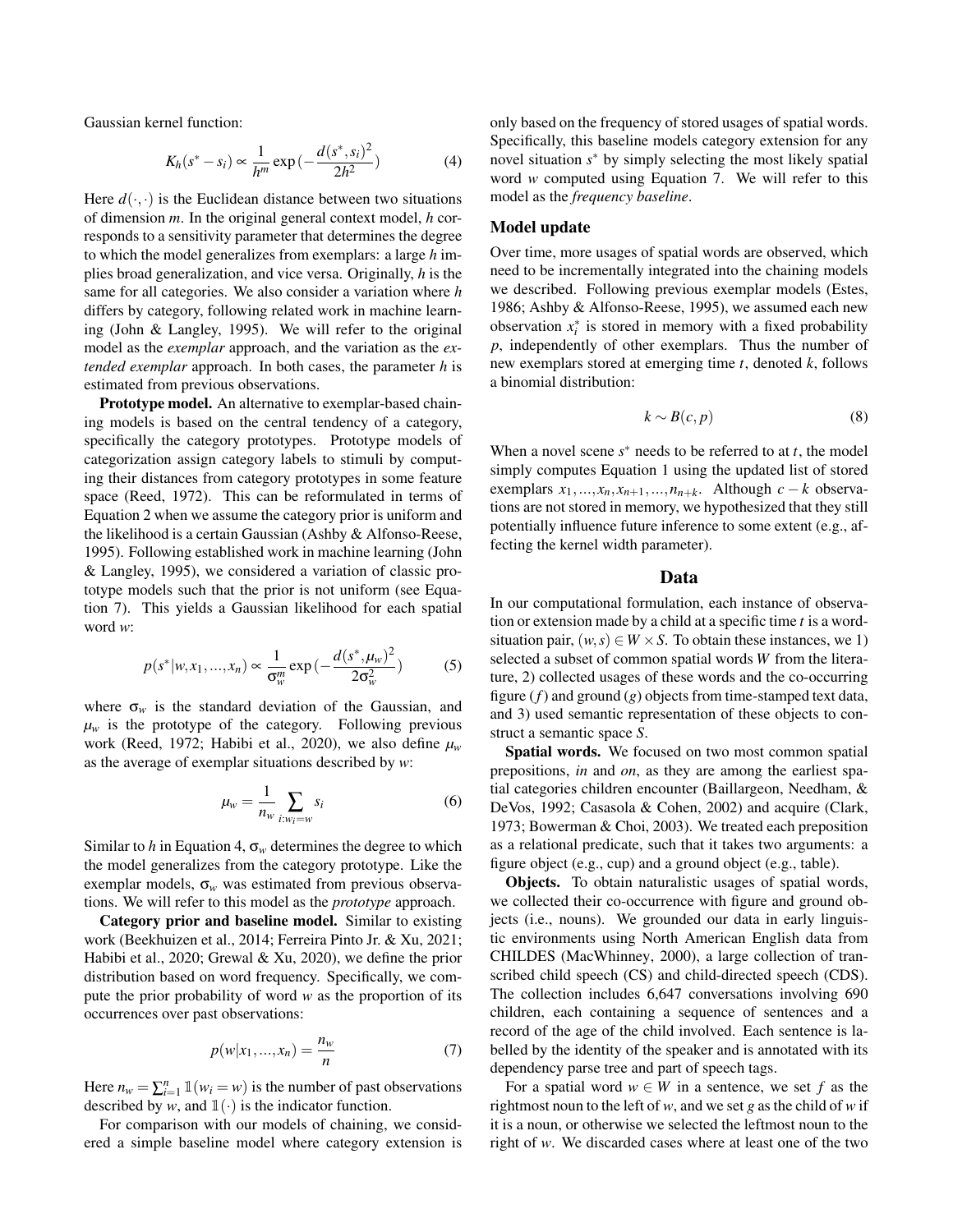| Sentence                                            | Spatial word  |         | Figure object   Ground object |
|-----------------------------------------------------|---------------|---------|-------------------------------|
| do you have a scratch on your arm                   | on            | scratch | arm                           |
| because she always put the nipple in into her mouth | 1n            | nipple  | mouth                         |
| you help me put the clothes in the dryer            | 1n            | clothes | dryer                         |
| I want bread and butter and jelly on my bread       | on            | jelly   | bread                         |
| she has spider on her arm                           | <sub>on</sub> | spider  | arm                           |
| having sugar in her meat                            | 1n            | sugar   | meat                          |

Table 1: Examples of word-figure-ground triples extracted from CHILDES. The top three sentences are examples of childdirected speech, and the bottom three are examples of child speech.

objects is missing. We further filtered the objects to exclude idioms (e.g., *in case*, *on time*) using multi-word entries from the Historical Thesaurus of English (Kay, Roberts, Samuels, & Wotherspoon, 2017). All entities were lemmatized by the WordNet lemmatizer in NLTK (Loper & Bird, 2002). Across all corpora, this provided us with 23,012 unique triples of  $(w, f, g)$  from CDS and 6,296 unique triples from CS.

Visual semantic space. We approximated the semantic representation of situation *s* described by *w* using vector representations of the figure and ground objects that co-occur with *w*. Since the geometry of the objects are relevant to the semantics of spatial words to some extent (Landau & Jackendoff, 1993), we used visual embeddings from a convolution neural network, VGG-19 (Simonyan & Zisserman, 2015), which is pretrained on the ImageNet database (Deng et al., 2009). We mapped each object to a 4096-dimension vector following procedures in existing work (Ferreira Pinto Jr. & Xu, 2021). To obtain a single vector for situation *s*, we concatenated the vectors of *f* and *g*; the semantic representation of each situation *s* is thus *m* = 8182-dimensional. In *Discussion*, we outline the merits and limitations of this approach.

We intersected our set of  $(w, f, g)$  triples with ImageNet which provides images for sets of synonyms (synsets) based on WordNet (Fellbaum, 1998). Specifically, we only kept triples where the figure and ground exist in WordNet and the majority of their synsets are nouns. This yielded 3,886 unique word-situation pairs from CDS and 975 unique pairs from CS. Table 1 shows examples of the extracted triples after intersection. Note that our concatenation method implies all situations sharing the same figure and ground (e.g., *hand on mouth* and *hand in mouth*) had the same representation *s*; these situations covered 3.2% ( $n = 112$ ) of the CDS pairs and  $0.62\%$  ( $n = 6$ ) of the CS pairs.

### Results

We first describe computational analyses to predict the extension of spatial words observed in child language development. We then interpret the results of our analyses.

Computational analyses. Assuming all samples of spatial word usages are drawn from the same real-world distribution, we constructed an early linguistic environment from which a child observes examples of spatial word usage by pooling word-situation pairs across CDS in CHILDES. We then obtained 6 sets of data from CS, where 4 sets corresponded to individuals and 2 sets were pooled from multiple children to approximate the extended, fine-grained developmental trajectories. In the CDS set and in each CS set, every word-situation pair was time-stamped based on its earliest occurrence in the set. Pairs in CS sets were removed if they occurred earlier in the CDS set, since our analyses focused on children's extension of spatial categories to novel situations. Note although word-situation pairs are unique in each set, they may still partially overlap (e.g., *pillow on bed* and *jammies on bed*).

Over the developmental time course, each of our models was evaluated based on its ability to predict the extension of spatial words in CS (child production) given observations in CDS (child input). At time *t*, by maintaining a list of stored exemplars up to *t*, we evaluated every model as follows: if a data point  $(w, s^*)$  appears at *t*, we used the stored exemplars and  $s^*$  as inputs to compute a prediction  $w'$  from Equation 1, which was compared against *w*. Then, we updated the stored exemplars following a simplified version of Equation 8: if *c* observations were made at *t*, we randomly added a fixed 80% of them to the list.<sup>1</sup> We repeated these steps over the entire developmental time course; the length of the time course was determined by the CS set being used. Due to the randomness in storing exemplars, we repeated the procedure 10 times.

To predict spatial word choice at each time *t* (Equation 1), we also need to estimate model parameters using observations prior to time *t*. For the two exemplar models, we estimate the kernel width *h* by maximizing the following log likelihood function:

$$
\log L(h) = \sum_{(w,s^*) \in X_t} \log p(w|s^*, x_1,...,x_n; h)
$$
 (9)

Here  $X_t$  is the set of discarded observations complementary to the exemplars  $x_1, \ldots, x_n$  stored prior to time *t*. Since  $h > 0$ , we optimized with respect to the log transformation of *h*, using mini-batch gradient descent and the Adam optimizer (Kingma & Ba, 2015) with the following settings: batch size  $N = 64$ , learning rate  $\alpha = 0.01$ , decay rates  $(\beta_1, \beta_2) = (0.9, 0.999)$ . For tractable computation, we applied early stopping after 20 epochs, and the parameters were updated only if the total number of stored exemplars changed by 100 since the last estimate. For the prototype approach, we estimated  $\sigma_w$  using the same method.

<sup>&</sup>lt;sup>1</sup>We chose 80% to ensure the model has a sufficient number of exemplars to use for prediction.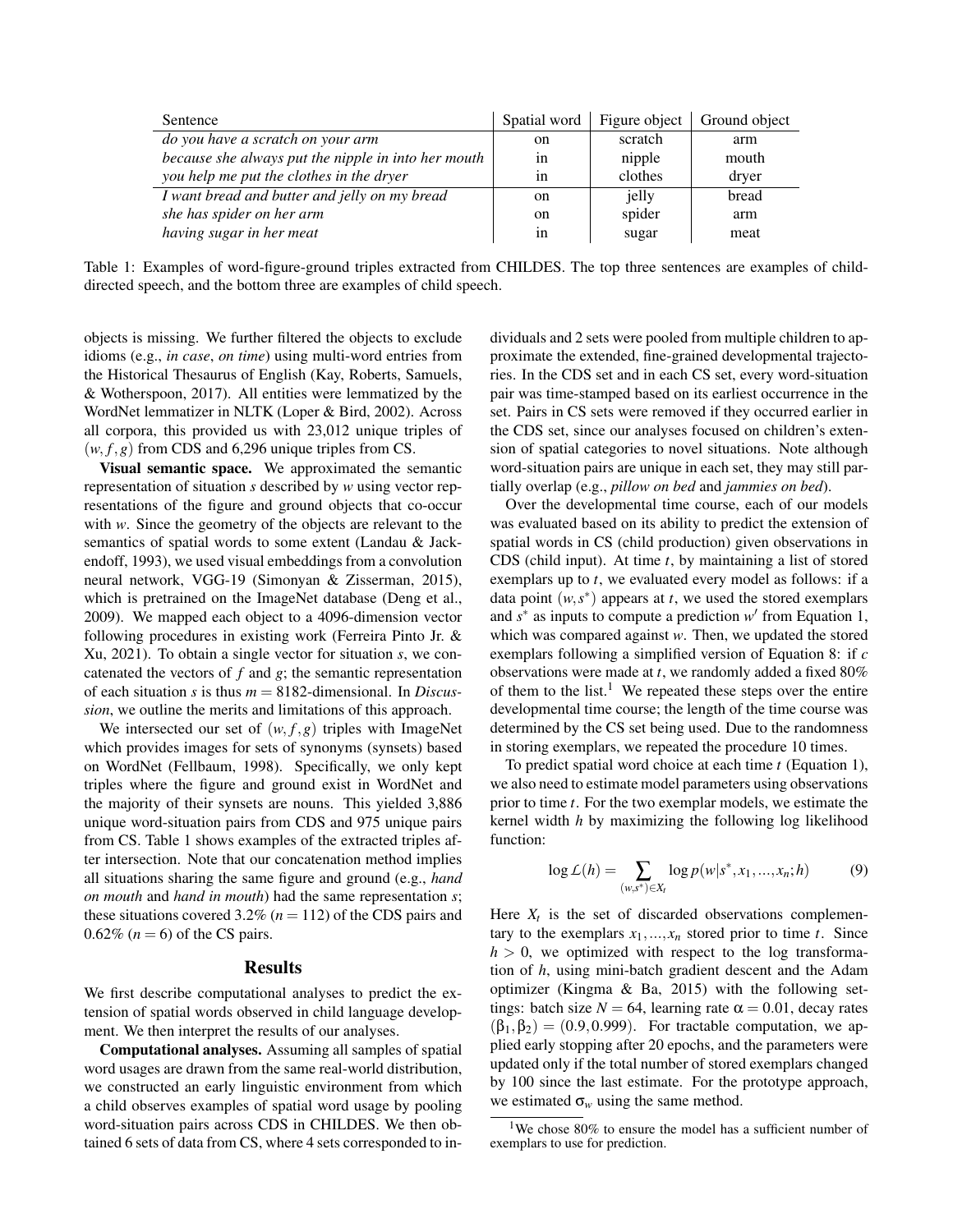| Child data           | Frequency baseline | Exemplar     | Exemplar extended | Prototype    | N   |
|----------------------|--------------------|--------------|-------------------|--------------|-----|
| Pooled               | 0.629              | 0.737(0.009) | 0.748(0.007)      | 0.672(0.008) | 975 |
| Target Child (HSLLD) | 0.651              | 0.712(0.015) | 0.714(0.011)      | 0.644(0.013) | 146 |
| Nina (Suppes)        | 0.517              | 0.697(0.016) | 0.710(0.013)      | 0.646(0.013) | 145 |
| Abe (Kuczaj)         | 0.538              | 0.740(0.018) | 0.762(0.016)      | 0.635(0.011) | 91  |
| Adam (Brown)         | 0.583              | 0.781(0.015) | 0.771(0.011)      | 0.688(0.009) | 72  |
| Mark (MacWhinney)    | 0.583              | 0.697(0.025) | 0.699(0.021)      | 0.611(0.022) | 72  |

Table 2: Summary of model predictive accuracy. The first column shows the name of each child and the relevant corpus in brackets. The last columns shows the size of each CS set. Each other cell shows the average accuracy and its standard deviation over 10 runs of experiment; bold font indicates the best performing model for each instance of child data.



Figure 2: Summary of model predictive accuracy over time. Each point at age *t* shows the accuracy of the model for test cases between the  $t - 0.5$  and  $t$ , averaged over 10 runs of our experiment. Ribbons indicate standard deviation.

Interpretation of results. Table 2 summarizes the performance of our models. Across all CS sets, we observe that the exemplar models outperform the frequency baseline and the prototype alternative. This is consistent with previous work which finds the exemplar model of chaining to best predict how numeral classifiers and adjectives apply to novel nouns over time (Habibi et al., 2020; Grewal & Xu, 2020). We hypothesize the inferior performance of our prototype approach is because a single prototype is unable to capture polysemous usages of spatial words. For example, the spatial word *on* in *cup on table* describes support, but it describes surface attachment in *picture on wall*; a single prototype is unlikely to be prototypical for both support and attachment. However, under an exemplar model, separate clusters of exemplars enable a category to occupy distinct subsets of the semantic space, thus providing a more fine-grained representation of the category. We also observe the extended exemplar model tends to provide more accurate predictions than the original version, but the difference is marginal.

Figure 2 provides a detailed temporal perspective on the



Figure 3: Changes in the value of optimal kernel parameters over time. Values for *h* were from the exemplar model, and those for *hin*, *hon* were from the extended exemplar model. Each point is an average kernel value over 10 runs of our experiments, which was estimated at a certain age of the child (measured in days).

results summarized in Table 2. There is some degree of random fluctuation in model performance, which seems to be the result of small sample sizes (see Table 2) as the fluctuations are stronger in the 3 CS sets with fewer test cases than the others. Nonetheless, in both pooled CS sets and individual cases, we observe the patterns we saw for the aggregate results—with the exemplar model best accounts for the data—hold over time. This provides evidence that children's formation of spatial relational categories can be explained by an exemplar-based process of chaining.

Since the kernel width of our exemplar models were reestimated over time, we assess the temporal trend in how the models generalize from stored exemplars. Figure 3 shows that the kernel width became smaller over time. To quantify this trend, we fitted linear mixed models that regress kernel widths on instants of the developmental time course *t* (in days); for each CS set, the model considers a random intercept for each run of our experiments to control for multiple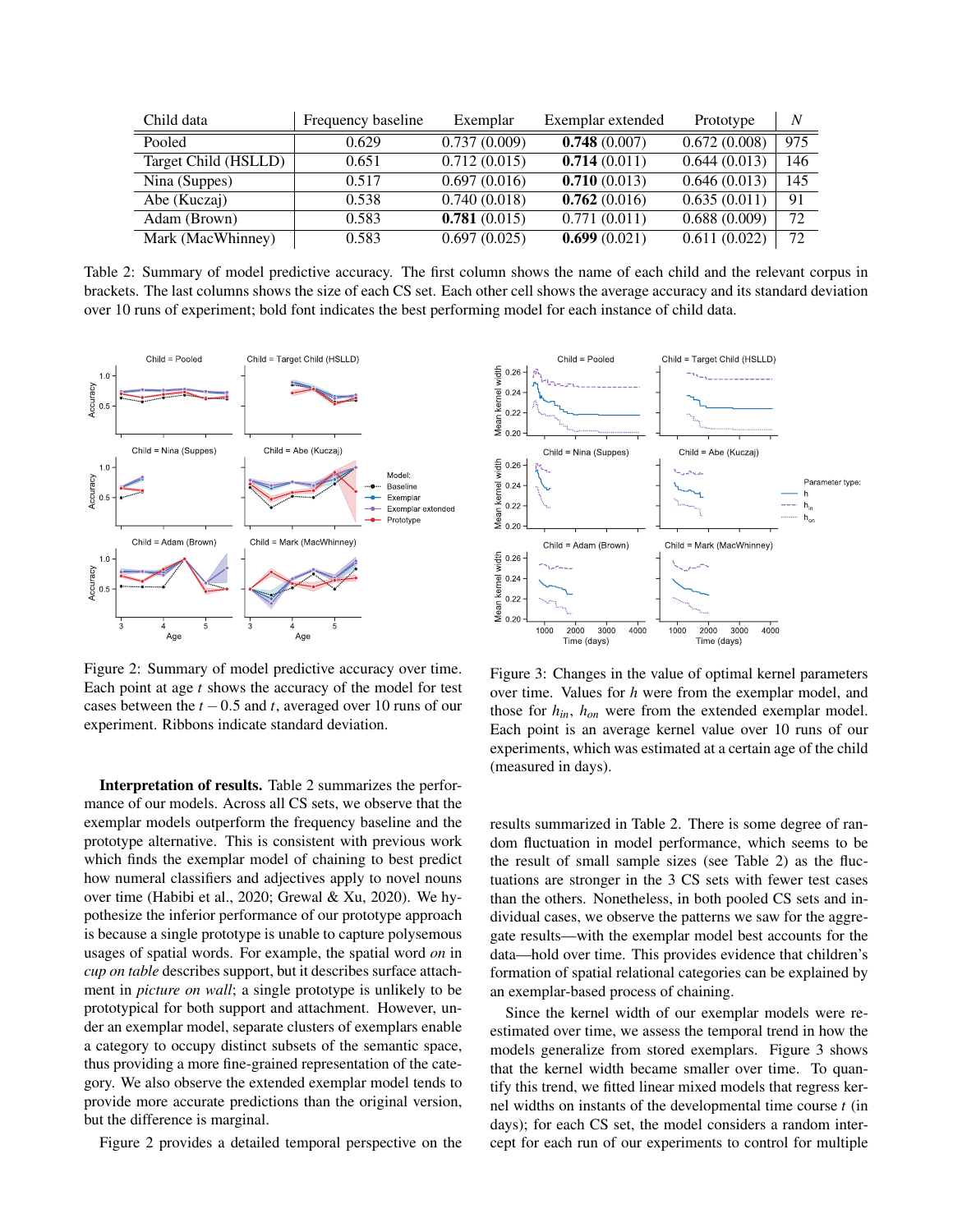measurements. Table 3 summarizes the results for the exemplar model (and the results for the extended exemplar model were similar). We observe that across all CS sets, the regression coefficient β*time* is significantly negative, which suggests that the model learned not to over-generalize over time, mimicking the process in which children learn from overextension (large *h*) to narrowing (small *h*) in the usage of spatial words such as *in, on,* and *off* (Clark, 1978; Bowerman, 1978).

| Child data           | $\beta_{time}$ |         | N     |
|----------------------|----------------|---------|-------|
| Pooled               | $-1.1e-5$      | < 0.001 | 3,990 |
| Target Child (HSLLD) | $-5e-6$        | < 0.001 | 940   |
| Nina (Suppes)        | $-4.5e-5$      | < 0.001 | 450   |
| Abe (Kuczaj)         | $-1e-5$        | < 0.001 | 650   |
| Adam (Brown)         | $-1e-5$        | < 0.001 | 390   |
| Mark (Macwhinney)    | $-1.2e-5$      | < 0.001 | 260   |

|  | Table 3: Regression statistics between kernel values and time. |  |  |  |
|--|----------------------------------------------------------------|--|--|--|
|  |                                                                |  |  |  |

# Discussion and conclusion

The continuity of space presents children with the problem of extending a limited spatial lexicon to an infinite set of spatial situations. Synthesizing work on spatial semantic categories and category extension, we have presented a framework of chaining based on stored exemplars that captures the incremental extension of spatial words to novel spatial situations. To test our models of chaining, we reconstructed developmental trajectories using linguistic data from CHILDES and we described a method to construct the semantic representations of observed exemplars. Our results provide preliminary evidence that the formation of early spatial categories takes place through a process of chaining that resembles the historical process of category growth.

In our work, we represented spatial situations using visual embeddings for the figure and ground objects involved. The motivation for our construction scheme was that it facilitates the link between linguistic signals and visual representations. In practice, it allowed us to approximate spatial situations in a child's environment directly using linguistic data from CHILDES. In theory, we only had to assume the child understands the visual properties of the figure and ground objects in usages of spatial words, and we did not have to assume the situation was visible when they were observing spatial word usages. Spatial situations described by spatial words are not always visible; for example, consider the exemplar from CHILDES, *you might have a crown in the other room*.

However, since our vector representation of spatial situations was a concatenation of object embeddings, the vector for the situation did not encode any relation between the two objects. This stands in contrast with previous computational work where spatial relations were encoded in representations of spatial situations (Regier, 1996; Xu & Kemp, 2010; Beekhuizen et al., 2014). One consequence of figureground independence is any pair of distinct situations that happen to contain the same figure and ground would be represented identically by our approximation. For example, let *vhand*, *vmouth* be the visual embeddings for *hand* and *mouth*, respectively, then *hand on mouth* and *hand in mouth* will be encoded identically as (*vhand*, *vmouth*). Although they seem relatively rare at least for *in* and *on* (see *Data*), it was impossible for our models to predict all such CS utterances correctly since they only had information on figure and ground. In future work, we would like to test if our models can be improved by using exemplars of full visual scenes beyond independent objects.

Here we focused on analyzing spatial adpositions and their spatial semantic categories. Thus, we sought to exclude nonspatial usages of these adpositions from our analyses by intersecting the extracted figure and ground objects with ImageNet. Although this excluded non-spatial usages where the objects are not physical (e.g., *dream in mind*), it still left us with false negatives where the objects are physical (e.g., *book on animal*, where *on* means *about*). In future work, one way to address this limitation is to further intersect our dataset with figure-ground-preposition triples grounded in real spatial situations, such as annotated naturalistic images. Another potential future direction would be to extend our framework to non-spatial usages of adpositions, where our current visual embeddings would likely be insufficient for modelling abstract usages.

Our computational framework is inspired by previous computational formalisms of chaining, but it differs from previous approaches in two main aspects. First, our framework formalizes the process of chaining at the agent level over a developmental trajectory, whereas previous frameworks have either formalized chaining as a (population-level) historical process (Ramiro et al., 2018; Habibi et al., 2020; Grewal & Xu, 2020) or not yet described how chaining is updated by linguistic inputs over the developmental time course (Ferreira Pinto Jr. & Xu, 2019). Second, our framework extends previous work by enabling chaining models to vary the degree to which they generalize from exemplars across different categories. We might expect children to overextend or underextend unfamiliar words more often than familiar ones. This extension offers the possibility to examine varying degrees of overextension and underextension across different words in the framework of chaining.

#### Acknowledgments

We would like to thank Myrto Grigoroglou, Barbara Malt, Jade Yu, Zhewei Sun, and Aida Ramezani for constructive comments on an earlier version of the paper. AX is funded partly by the U of T–UoM IRTG program. YX is funded through an NSERC Discovery Grant, a SSHRC Insight Grant, and an Ontario ERA award.